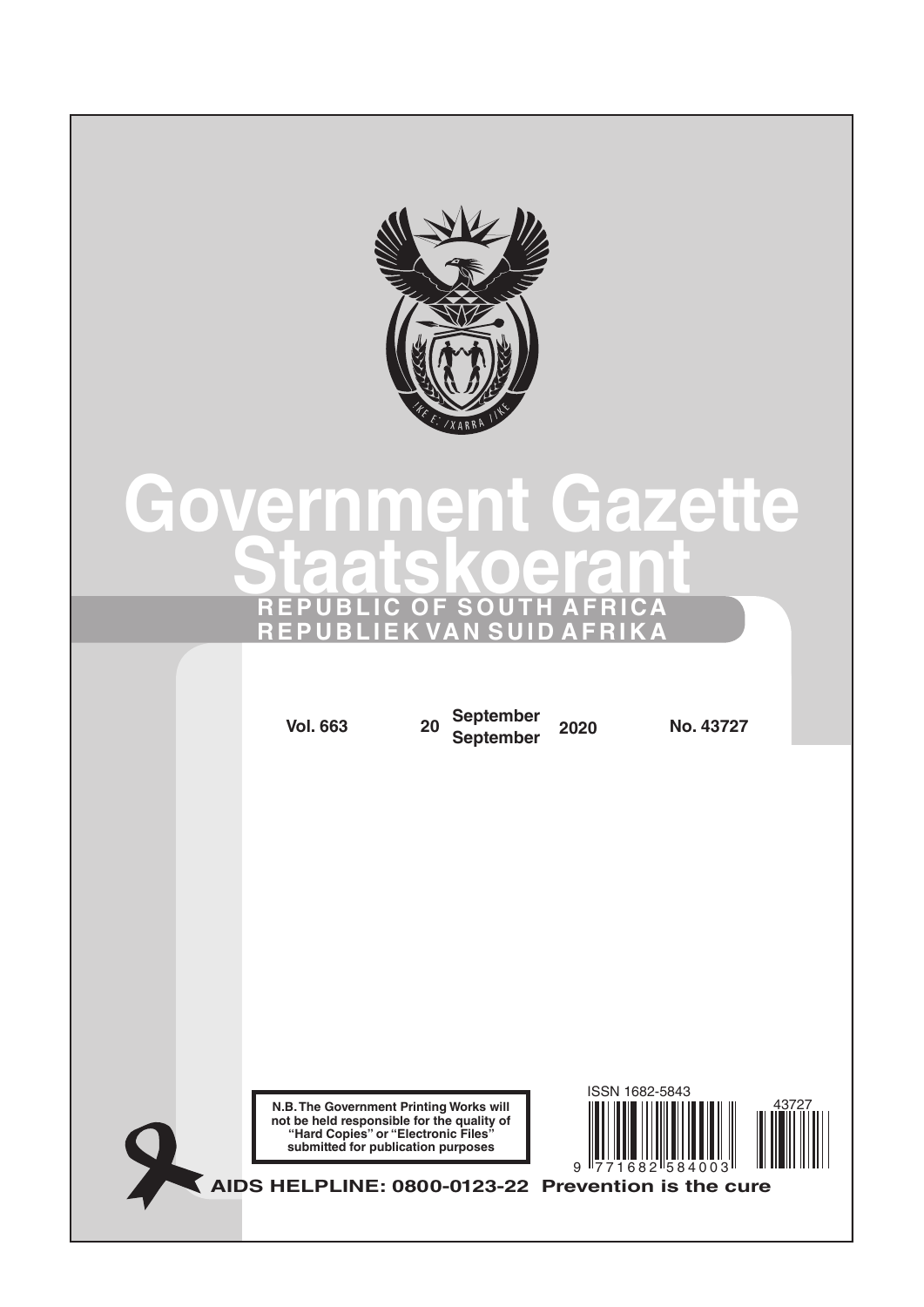# **IMPORTANT NOTICE:**

**The GovernmenT PrinTinG Works Will noT be held resPonsible for any errors ThaT miGhT occur due To The submission of incomPleTe / incorrecT / illeGible coPy.**

**no fuTure queries Will be handled in connecTion WiTh The above.**

# **Contents**

| No.  |                                                                                | Gazette<br>No. | Page<br>No. |
|------|--------------------------------------------------------------------------------|----------------|-------------|
|      | <b>GOVERNMENT NOTICES • GOEWERMENTSKENNISGEWINGS</b>                           |                |             |
| 1011 | Co-operative Governance, Department of/ Samewerkende Regering, Departement van | 43727          | 3           |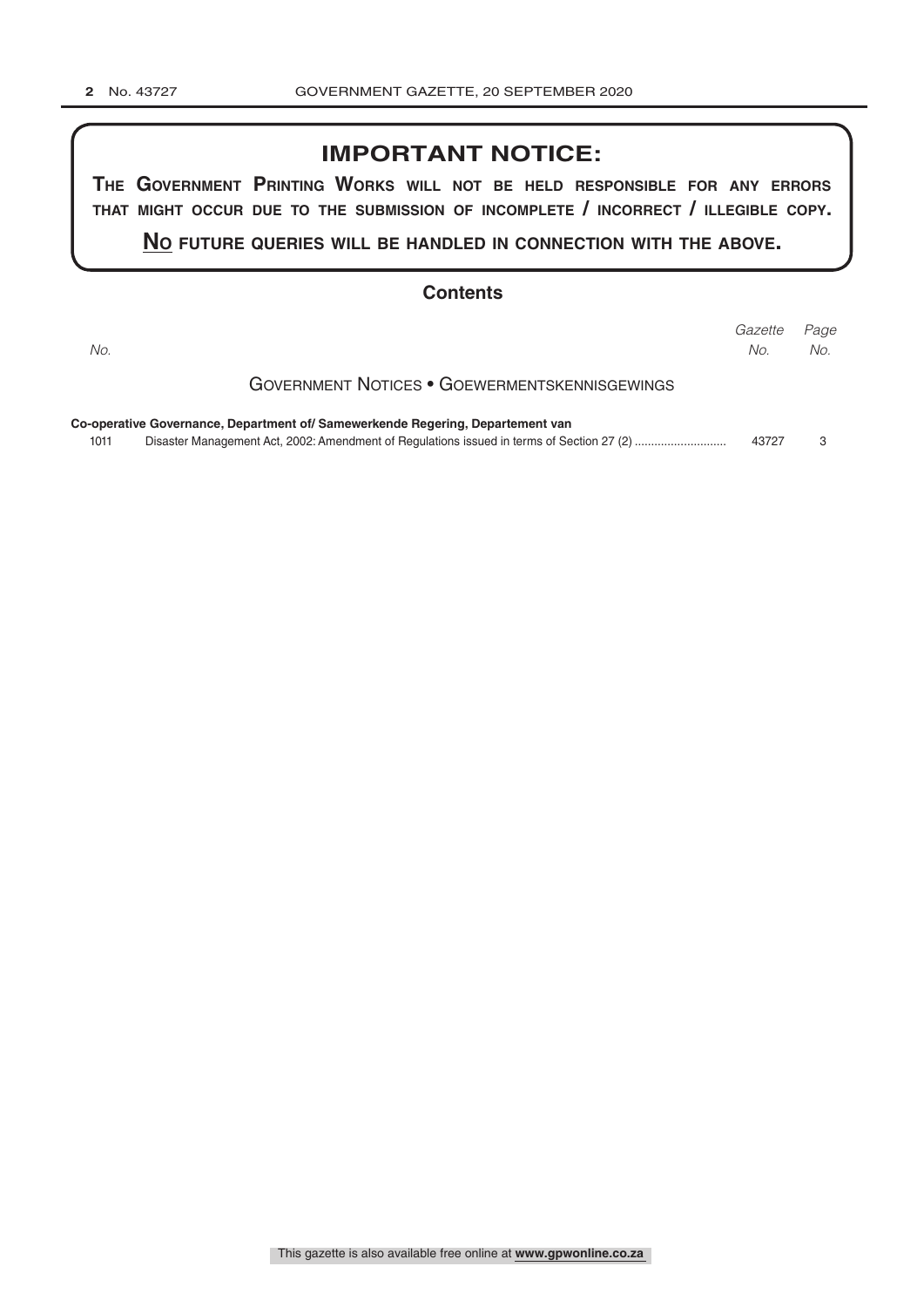# EC • GOEWEDMENTSKENNISC GOVERNMENT NOTICES • GOEWERMENTSKENNISGEWINGS

## **DEPARTMENT OF CO-OPERATIVE GOVERNANCE**

#### **NO. 1011 20 SEPTEMBER 2020**

# DISASTER MANAGEMENT ACT, 2002: AMENDMENT OF REGULATIONS ISSUED IN TERMS OF SECTION 27(2)

I, Dr Nkosazana Diamini Zuma, Minister of Cooperative Governance and Traditional Affairs, designated under section 3 of the Disaster Management Act, 2002 (Act No. 57 of 2002), having declared a national state of disaster, published in Government Gazette No. 43096, Government Notice No. 313 of 15 March 2020, and extended by Government Notices Nos. 646 of 5 June 2020, 765 of 13 July 2020, 889 of 15 August 2020 and 995 of 14 September 2020, hereby in terms of section 27(2) of the Disaster Management Act, 2002, after consultation with the relevant Cabinet members, make the Regulations in the Schedule.

# NC Uma DR NKOSAZANA DLAMINI ZUMA, MP MINISTER OF COOPERATIVE GOVERNANCE AND TRADITIONAL AFFAIRS DATE:  $19.09.0020$

# **SCHEDULE**

## **Definitions**

1. In these Regulations, "the Regulations" means the regulations published by Government Notice No. R. 480 of 29 April 2020 as amended by Government Notices Nos. R. 608 of 28 May 2020, R. 714 of 25 June 2020, R.763 of 12 July 2020, R. 846 of 31 July 2020 R. 891 of 17 August 2020 and No. 999 of 18 September 2020.

## Amendment of regulation 69 of the Regulations

2. Regulation 69 of the Regulations is hereby amended by-

(a) the deletion of the phrase " recreational purposes at cinemas, theatres" in subregulation (8); and

 $(b)$  the insertion of the following subregulation after subregulation  $(8)$ :

"(8A) Gatherings at the following places and events are allowed, subject to the limitations as set out below-

- (a) cinemas, limited to 50 percent of the capacity per cinema; and
- $(b)$  theatres, limited to 50 percent of the capacity of the venue.".

#### Commencement

3. These Regulations come into operation at 00H01 on 21 September 2020.